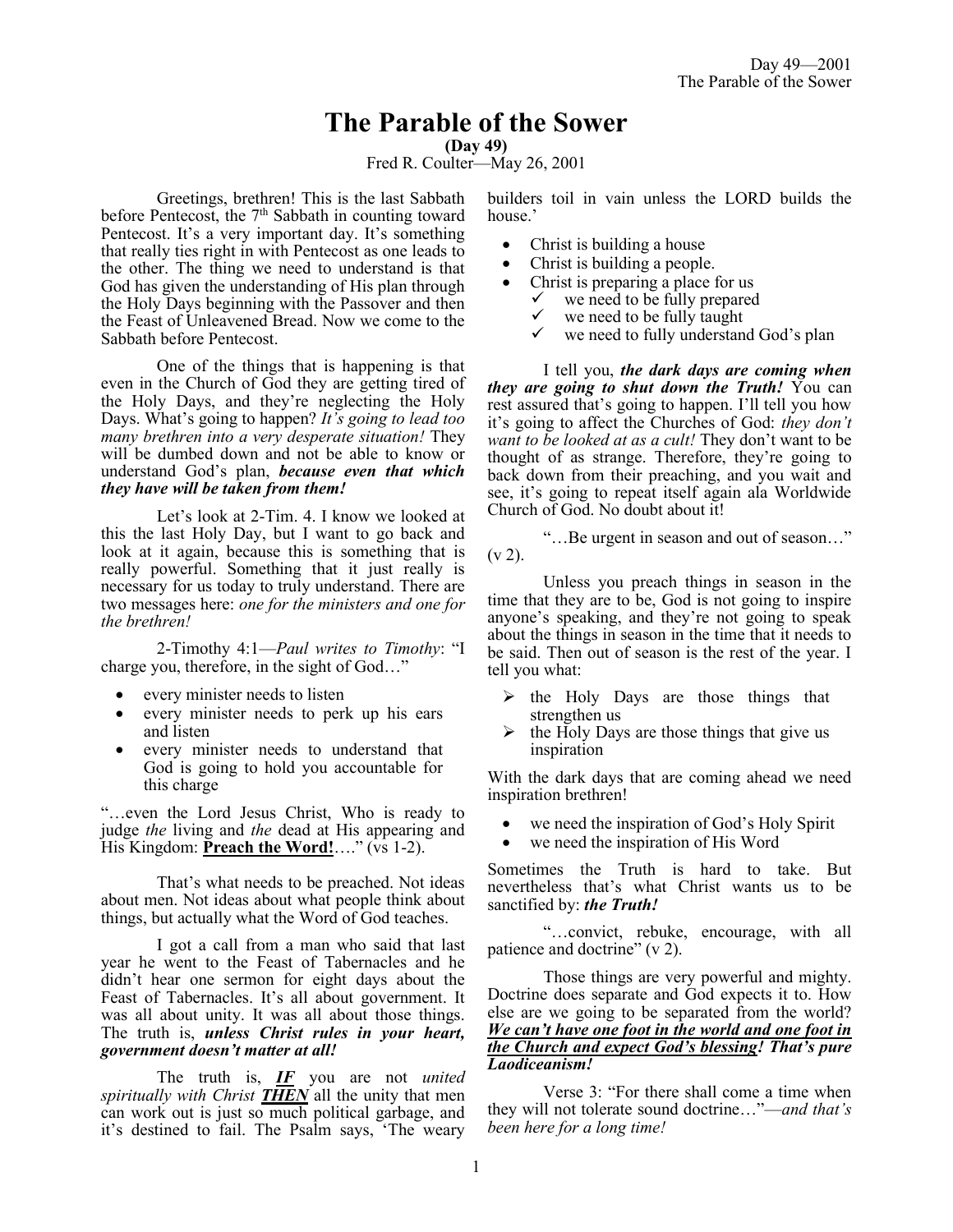I got a phone call from a man who asked, 'Do you believe that Eve had sex with Satan in the Garden of Eden?' I said, 'No! If you believe that this conversation is ended.' He said he believe it. I said, 'This conversation is over.'

After I hung up the phone I said to myself that that is a doctrine that is 3,000 years or more old! Why don't people get a life? *Get a life in Christ instead of life in their own heresy! They won't endure sound doctrine!*

"…but according to their own lusts… [that's what all these false doctrines are all about] …they shall accumulate to themselves *a great number of*  teachers, having ears itching *to hear what satisfies their cravings*; and they shall turn away their own ears from the Truth; and they shall be turned aside unto myths" ( $vs$  3-4).

That's the whole process that happens, and then *people soon lose the understanding of the purpose of God, what He's working out here on the earth!*

- God is a God with purpose
- God is a God Who is a Creator
- God has a plan and He's carrying it out

*He's carrying it out according to the outline of the Holy Days!* There's a proper time for everything.

There is a time, and now is the time that we really draw close to God. That we take advantage of this time, as I said during the Feast of Unleavened Bread, that *God has given us the whole Bible and***:**

- we better be about *learning it*
- we better be about *knowing it*
- we better be about *growing in grace and knowledge*

## *In the way that God wants us to!*

Ecclesiastes 3:1: "To everything *there is* a season, and a time for every purpose under the heavens."

You can mark God's Word and know that that is true and that it is going to happen. That's why God has His Holy Days in season. It's repeated two other times here in the book of Ecclesiastes.

Verse 16: "And again I saw under the sun the place of judgment, that wickedness *was* there…"

Isn't that true? *Right in the highest judgment, the Supreme Courts, wickedness is there!*

"…and in the place of righteousness, that wickedness *was* there…. [what a shame; that should not be] …I said in my heart, 'God shall judge the righteous and the wicked; **for** *there is* **a time there**  **for every purpose and for every work'**" (vs 16- 17).

If I have been called, is it my time now? *Yes, it is your time!*

Let's see something concerning what God has done in calling us. We really need to know, understand and apply ourselves in a way that will be proper before God.

• God has called you with a purpose

• God has called you with a calling

- *God has in mind for you*:
	- an eternal life
	- a new name
	- He's making a place for you in New Jerusalem

*This is all about what we're coming up to with the Feast of Pentecost,* because that is the day upon which it pictures the first resurrection.

Romans 8:28: "And we know that all things work together for good to those who love God, to those who are called according to *His* purpose."

- He has a time
- He has a season
- He has a purpose

## *His purpose is for you that you be the firstfruits in the Kingdom of God!*

But God has given you choice, and you have to exercise that choice. You have to do so in such a way that it will be proper and right and beneficial, because people can make the wrong choices and go the opposite direction if they choose to.

God will let them do it, because He wants to know what's in *their heart!* He wants to know what is in *your heart!* He wants to know, because *no one's going to attain to the Kingdom of God unless God knows what's in your heart!* Please understand that *God is the heart-knowing and the heartjudging God!* He's gracious, kind, merciful and longsuffering, and all of those things are true.

*WHEN* we have at our fingertips everything right now in full abundance and proportion, *THEN* we need to work and apply ourselves as firstfruits to be as fruitful as we can in it. *Here's what we need to understand in this day and age*:

- they're doing everything to stifle free speech
- they're doing everything to get people to conform in a new way of thinking

## *That's the whole purpose of how things are coming about in education, in business, in all the media!*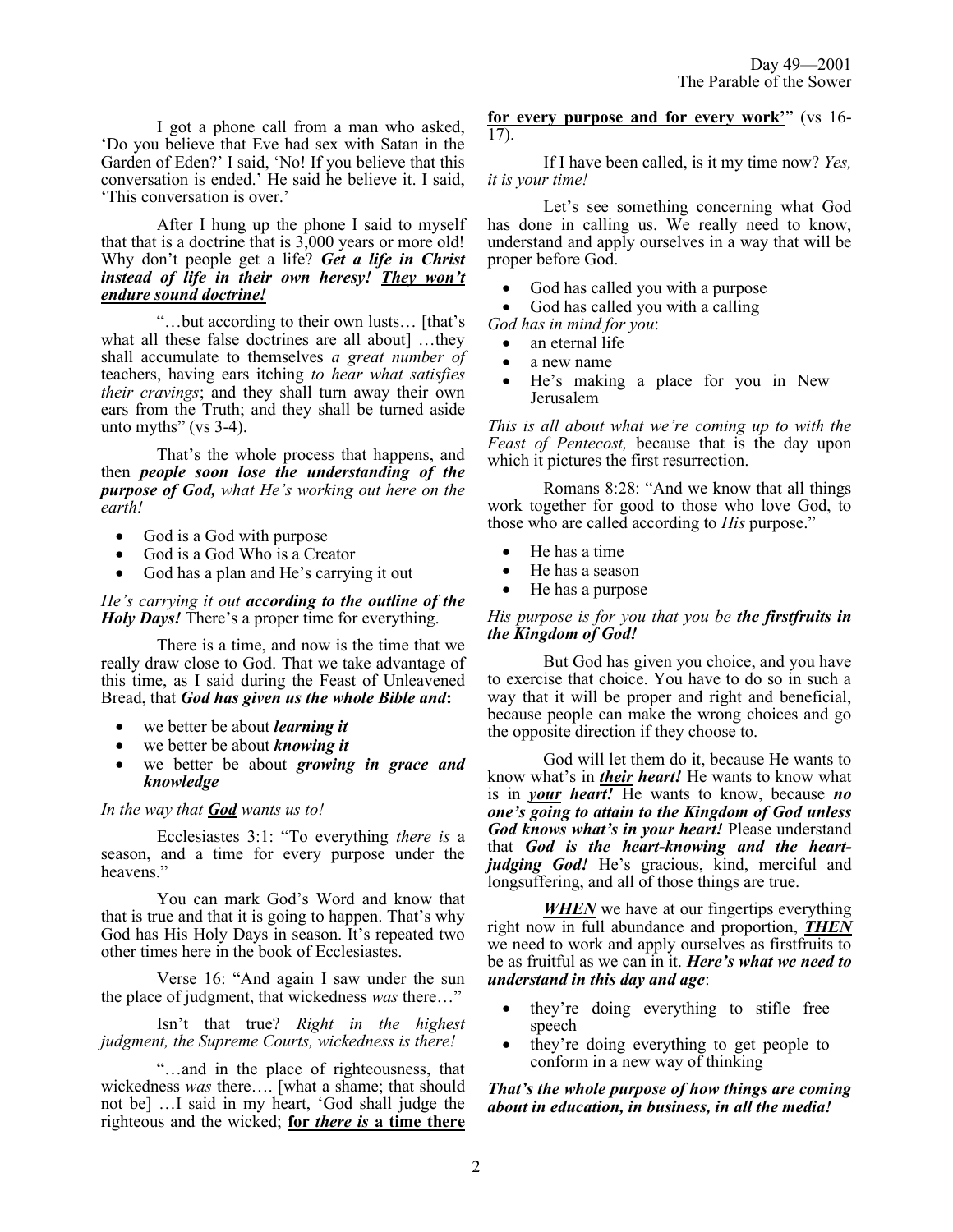Sit back and you look at it. It is to mold your attitude and your thinking to conform to the coming One-World Government and One-World Religion. The Truth of God will become very unpopular. In *A Harmony of the Gospels* you will see right there why this third edition was published. *There are forces out there that are trying to destroy all the knowledge of Christ, all the knowledge of God!*

They even say there is no personal God external to us out there in the universe someplace. These are the forces that are generating the 'new religion,' because the 'new religion' is going to be just a humanistic thing to control and manipulate people. Therefore, the time is going to come when we're going to have to

- stand up for the Truth,
- acknowledge the Truth
- say the Truth
- proclaim the Truth

2-Timothy 1:8: "Therefore, you should not be ashamed of the testimony of our Lord, nor *of* me His prisoner; but jointly suffer with *me for the sake of* the Gospel, according to *the* power of God."

I dare say, we've all had our afflictions in it but nothing like the Apostle Paul and Timothy and the others of the apostles who wrote the New Testament for us. But here's what Paul had in his mind when he was going through these thing and he wrote and encouraged Timothy.

Verse 9: "Who has saved us and called *us* with a Holy calling—not according to our works, but according to His own purpose and grace, which *was* given us in Christ Jesus before the ages of time,"

God has His plan and His purpose and that's what He's working out. These Holy Days are so profound and so important and really so momentous as we come to each one of them. Yes, we should anticipate them, and approach them as if they're brand new, *because they are!* It's a new Day of Pentecost. It is a new year. It is a new harvest, if we could put it that way.

Jeremiah 51:28: "Consecrate nations against her, with the kings of the Medes, her governors and all her rulers, and all the land of his kingdom. And the land shall tremble and writhe. **For every purpose of the LORD shall be done against Babylon**…" (vs 28-29).

Now let's understand something. *Every purpose of the Lord concerning everything in everyplace is going to be accomplished according to the will of God!* Do you believe that? *If you do then you really will understand what's happening here!* Let's see what else God has to say about:

- His purpose
- His time
- His plan

Isaiah 46:3: "Hearken unto Me, O house of Jacob… [we are spiritual Israel] …and all the remnant of the house of Israel…"

Those brethren who are the faithful ones, though they may be scattered, are the remnant of the house of Israel

"…who are borne *by Me* from the belly, who are lifted from the womb; *even* to your old age I *am* He…" (vs 3-4). *What God is saying here is that*:

- He has called you for a purpose
- He is forming Christ in you

as we saw during the Feast of Unleavened Bread

• He is with you even to your old age.

#### *God will never leave you if you don't leave Him!*

"…and to gray hairs… [or the white hairs] …I will carry *you*. I have made *you*, and I will bear *you up*; even I will carry *you*, and will deliver *you*"  $(v 4)$ .

- we don't need to get despondent
- we don't need to get discouraged
- we don't need to get down
- we don't need to start looking at  $\checkmark$  other plans
	- $\checkmark$  other plans
	- $\checkmark$  other means
	- $\checkmark$  other devices
	- other ways

#### *to try and accomplish God's plan!*

Verse 5: "To whom will you liken Me, and make *Me* equal, and compare Me, that we may be alike?"

That's what's happening in this world, brethren! *Oh, yes it is!* They are making Christ just like any other religious prophet or teacher. They're trying to:

- strip away His Divinity
- strip away His Godhead
- strip away His authority
- strip all the words out of the New Testament so you won't believe them

Verse 6: "They pour gold out of the bag, and weigh silver with the balance, *and* hire a goldsmith; and he makes it a god…"

That's what we do with all the works of our hands. We worship the works of our hands.

"…they fall down, yea, they bow down *to it*…. [just exactly like the Dalai Lama does] …They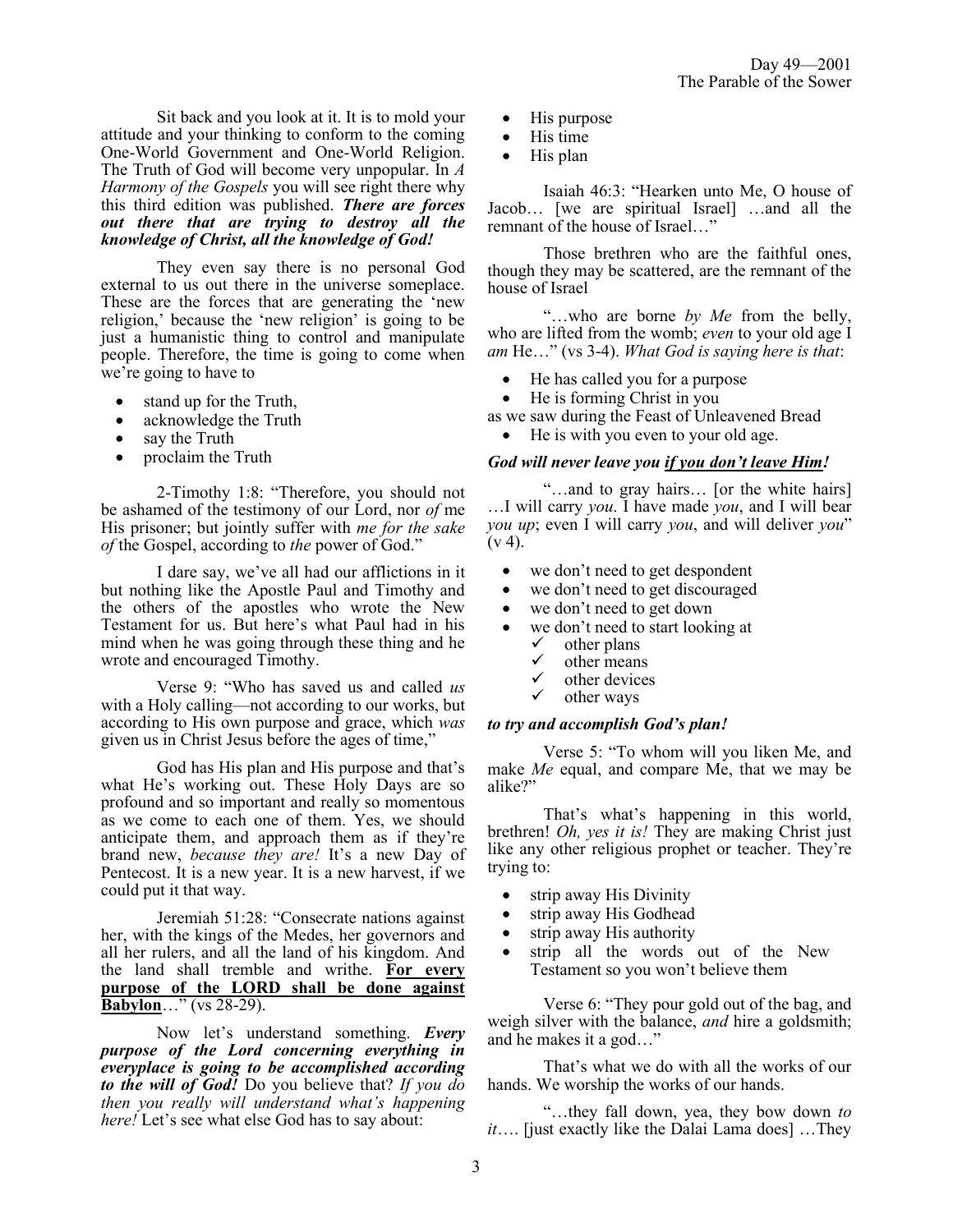carry it upon the shoulder, they carry it and set it in its place, and it stands; it shall not move *itself* from its place.…" (vs 6-7).

Now let me tell you something; just a little something to think about:

There was once upon a time an apostle, *supposedly an apostle* of God, who traveled around the world. The King of Thailand was his close friend. The King of Thailand's duty every year was to go change the clothes on the Buddha, because he was the head of the Buddha religion.

- Do you think that the Apostle Paul would have said nothing about that?
- Do you think that the Apostle Paul would make friends with someone like that without telling him to repent and get rid of the idolatry?

#### *I say Paul would call him to repentance!*

The Bible says that *friendship with the world makes you an enemy of God!* So, here the very same practices—that I'm reading about right here in the Scriptures—were never—not even one word—raised against him.

"…Yea, *one* shall cry unto it, yet, it cannot answer, nor save him out of his trouble. Remember this, and show yourselves men: bring it again to mind, O you transgressors. Remember the former things of old; for **I** *am* **God, and there is none else**…" (vs 7-9).

That's why God's plan is going to stand. It really doesn't matter if all of the main religious people in the world—scholars and teachers, and the most intelligent—reject the Holy Days of God. If most of the Church of God ends up rejecting the Holy Days of God, it isn't going to matter because God *is* God!

- He's going to judge
- He has a time
- He has a purpose
- He has a judgment

## *There is none else!*

"…I am God, and there is none like Me, declaring the end from the beginning, and from ancient times the things, which were not *yet* done…"  $(vs 9-10)$ .

That's what the Holy Days do. *God wants us to know that He's revealed them through the Holy Days!* 

"…'**My counsel shall stand, and I will do all My pleasure**'" (v 10).

One thing that God likes to have is pleasure in His people, *because they*:

- love Him
- serve Him
- obey Him
- worship Him
- get to know Him

*He's put His Spirit in them so that they can be born of the resurrection at the return of Jesus Christ!* But remember, God's counsel is going to stand. No man is going to do anything against God.

Isaiah 48:1: "Hear this, O house of Jacob, who are called by the name of Israel… [we are called by the name of the Father] …and have come out of the waters of Judah; who swear by the name of the LORD and make mention of the God of Israel (*but* not in truth nor in righteousness)."

- too many ideas of men
- too many sins allowed

Verse 2: "For they call themselves after the Holy city, and rest themselves on the God of Israel; the LORD of hosts *is* His name. I have foretold the former things from ages ago; and they went out of My mouth; and I proclaimed them; I acted suddenly..." ( $vs$  2-3).

We need to understand something brethren, God, when He gets ready to do something. It's going to happen suddenly, and it will be quick. Not only that. *IF* we are not prepared now before the day of battle, *WHEN* the day of battle comes *it will be too late!*

"…and they came to pass, because I knew that you *are* obstinate, and your neck *is* an iron sinew and your brow bronze..." (vs 3-4).

Isn't that something? *That God has to deal with such carnality and stubbornness!* I've seen this in the Church of God. I've seen this with people with their own ways.

Verse 5: "And I have even declared *it* to you ages ago. Before it came to pass I revealed it to you; lest you should say, 'My idol has done *these* things, and my graven image, and my molten image, has commanded them.' You have heard, see all this; and will you not declare *it*? I have shown you new things from this time, even hidden things, and you did not know them" (vs 5-6).

Now let's look at the strangeness of what we have of the stubbornness today. Rev. 3 is the epitome with the Laodiceans, of the age that we are living in today. I don't think that unless we really admit we are Laodiceans that we are going to really get it. I have never yet seen anyone who *proclaims*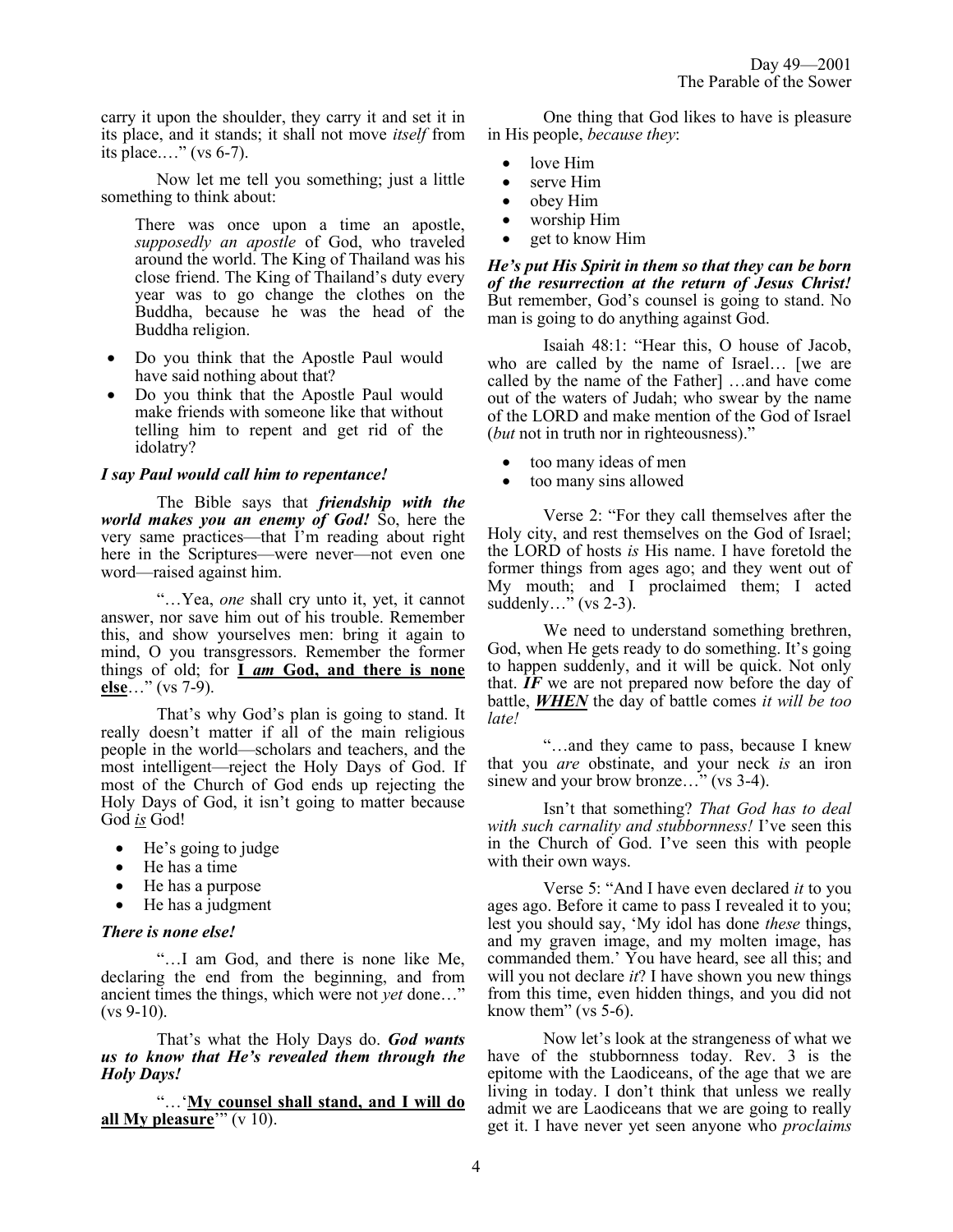*himself to be a Philadelphian,* to be a Philadelphian. Most of the Laodiceans like to claim that because that takes a big responsibility off of them. The claims of men, and the reality of Truth, and the judgment of God are different things.

Revelation 3:14: "And to the angel of the Church of *the* Laodiceans, write: These things says the Amen, the faithful and true Witness, the Beginner of the creation of God. I know your works that you are neither cold nor hot…" (vs 14-15).

That's the kind of stubbornness that we have today. Just kind of ' we won't commit ourselves, and the truth is just really prejudicial.' If someone brings out something of correction, they say, 'You know, I know that guy. He's really hard-headed.' Whatever the epitaph may be, *God says*:

"…I would *that* you be *either* cold or hot" (v 15).

*Don't have one foot in the world and one foot in the Church!* You can get all the way right with Christ and be hot, or you're going out into the world and you're going to have your own things come upon you.

Verse 16: "So then, because you are lukewarm, and *are* neither cold nor hot, I will spew you out of My mouth. For you say, 'I am rich, and have become wealthy, and have need of nothing'..."  $(vs 16-17)$ .

There has never been an age in which mankind has lived that this is not more true than today. We have more goods. We've been gadgetized with everything. Even what we're doing right now in making this video is part of the goods and gadgets that we have. But we're trying to put it into a purpose that will serve God.

"…and you do not understand that you are wretched, and miserable, and poor, and blind, and naked" (v 17).

Isn't that the way it is with the 'ho-hum' Churches of God?

- they don't see
- they don't know
- they don't understand
- they have no love
- they have no joy
- they have not happiness

Haven't we all experienced this? *God tells us to repent!* 

Verse 18: "I counsel you to buy from Me gold purified by fire so that you may be rich; and white garments so that you may be clothed, and the shame of your nakedness may not be revealed; and to anoint your eyes with eye salve, so that you may see." *A little spiritual eye-salve!*

It's just like a woman who recently had a cataract removed. 'Wow, I didn't know what I was missing.' Likewise, let's get those *spiritual cataracts* off our eyes, and let's really see the Truth.

Verse 19: "As many as I love, I rebuke and chasten. Therefore, be zealous and repent. Behold, I stand at the door and knock.… [Christ has got to come back *into* us] …If anyone hears My voice and opens the door, I will come in to him, and will sup with him, and he with Me" (vs 19-20).

*God wants to fellowship with His people, but that fellowship is going to be His way!* What we need to do is get rid of our idols, because all the goods that the Laodiceans have out there are idols before God. No different than idols of silver, graven or molten images.

Isaiah 48:6: "You have heard, see all this; and will you not declare *it*?…."

In other words if we hear the Word of God and we see all these things taking place, shall we not declare it?

"…I have shown you new things from this time, even hidden things, and you did not know them"  $(v 6)$ .

#### *God has brought you into His confidence to give you the understanding of His Holy Days and His plan and purpose!*

Verse 7: "They are created now, and not ages ago; even before today you did not hear them; lest you should say, 'Behold, I knew them.'"

*No!* That's why God closes the understanding to the Bible to people so that He can call them and open their eyes and give them understanding so they will know and realize that this has come from God, and it hasn't come from them.

Verse 8: "Yea, you did not hear; yea, you did not know; yea, from ages ago your ear was not opened; for I surely knew that you would deal very treacherously, and were called a transgressor from the womb."

Therefore, God says He defers His anger, and so forth.

Verse 12: "Hearken to Me, O Jacob and Israel, My called; I *AM* HE; I *AM* THE FIRST, I ALSO *AM* THE LAST." *Tie in the book of Revelation; that's referring to Jesus Christ!*

All the things that we learned concerning the Holy Days, beginning with Israel, and all the things that happened with them are examples for us to the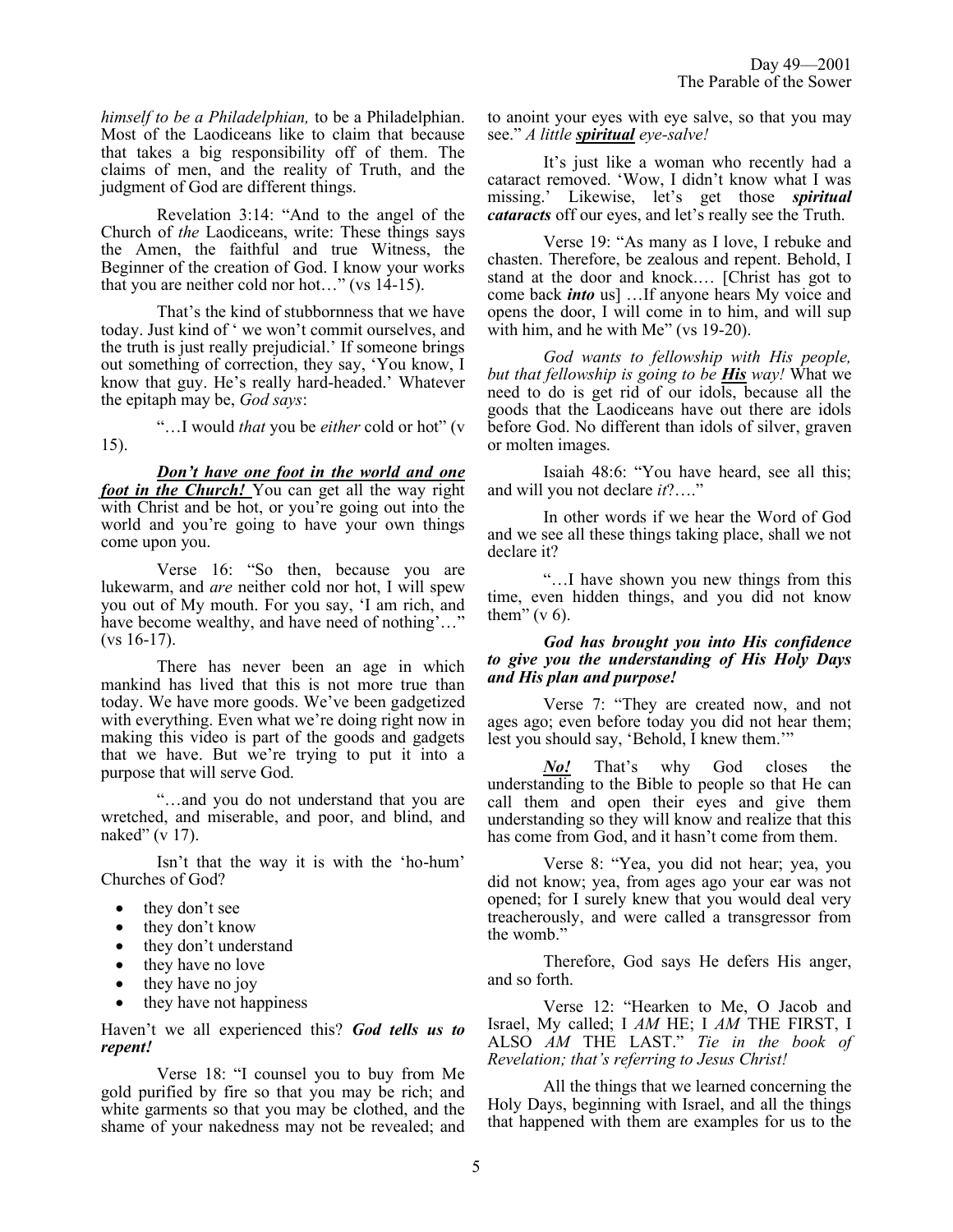intent that we do not do the same things. Let's go back and let's rehearse, and let's bring us forward from the Passover up to Pentecost.

We know that God started out His plan and purpose with Israel with the Passover, and then He led them out of the land of Egypt beginning with the Feast of Unleavened Bread. Then they took their journey, and that journey is much like our life after God calls us. Before God called us first there was the Passover Who was Christ. Then God has called us and has led us, and we are walking in the world just like the children of Israel, we're walking in the wilderness for 40 years. We have to look to God for everything because *we have nothing that we didn't receive!* God fought their battles for them, brought them through the Red Sea, brought them over to where they could have fresh water at the waters of Meribah.

Exo. 16 is a very important chapter, because it tells us an awful lot. It tells us about the manna. It tells us about the Sabbath Day. It shows that God desires us to keep the Sabbath Day and that He's going to specially feed us on the Sabbath Day just like He fed the children of Israel. Now you know the story. It was on the Sabbath Day that they came and complained.

Exodus 16:2: "Then the whole congregation of the children of Israel murmured against Moses and Aaron in the wilderness. And the children of Israel said to them, 'O that we had died by the hand of the LORD in the land of Egypt, when we sat by the fleshpots, when we ate bread to the full, for you have brought us forth into this wilderness to kill this whole assembly with hunger!'" (vs 2-3). *They were really accusing God!*

Verse 4: "Then the LORD said to Moses, 'Behold, I will rain bread from the heavens for you..."

God is going to take care of them *His way!* Key important lesson for us in everything: *God will take care of us, but His way.*

Then He told them that they were going to have the manna. They can go out every day before the heat of the day and you can get one omer per person, bring it back, and that will be your bread, which we see in another section of Scriptures is *angel food*. What the children of Israel did, they ate angel food for 40 years. When they kept the Feast of Unleavened Bread in the wilderness that's what the bread was made out of. You can't get any more pure unleavened bread than manna.

It was kind of sweet and tasted like coriander seed. The children of Israel went out in the morning and they got it. God had specific instructions: *Only get what you need day-by-day.* I want you to think about that in relationship to the daily prayer. 'Give us this day our daily bread.' The parallels carry over into the New Testament, as well.

If they got more than one omer per person, it bread worms and it stank; couldn't keep it over. They were to gather the manna six days of the week. I want you to understand that this manna continued all the way until the time that they got into the 'promised land.' It ceased on the  $16<sup>th</sup>$  day of the  $1<sup>st</sup>$ month. The manna was given on the  $16<sup>th</sup>$  day of the  $2<sup>nd</sup>$  month here, but let's understand the  $16<sup>th</sup>$  day is the self-same day that the manna came, the manna stopped. *Think on that for a while!*

You know the rest of the story. God said to go out and you gather twice as much on the sixth day and you keep it over and it won't breed worms and stink. But *'I don't want you going out on the Sabbath* to try and gather manna.'

Verse 25: "And Moses said, 'Eat it today, for today *is* a Sabbath to the LORD.…"

Since the manna did not breed worms and stink there was another miracle that God performed. Let's understand something concerning that spiritually for us. *The Sabbath Day is for us to be miraculously fed the Word of God with God's Spirit given to us to give us understanding!* That's what the Sabbath Day is for.

- it's not for our pleasure
- it's not for our business
- it's not for our politics
- it's not for command and control

*It's for fellowship with God the Father and Jesus Christ!* Then we are fed by the Word of God, the pure Word of God that doesn't breed worms and stink. That's what the Sabbath Day is for.

"…Today you shall not find it in the field. Six days you shall gather it, but on the seventh day, the Sabbath, in it there shall be none.' it came to pass *that some* of the people went out on the seventh day in order to gather, but they did not find *any*" (vs 25- 27).

Think about it! God was right there. They saw the pillar of cloud by day, the fire by night. There was Moses and Aaron there. They told the people exactly what it would be, but do you think that people would really listen and get it? *NO!* Some of them still went out.

- Do we really get it?
- *or*:
	- Are we playing games with ourselves?
	- Are we playing games with God?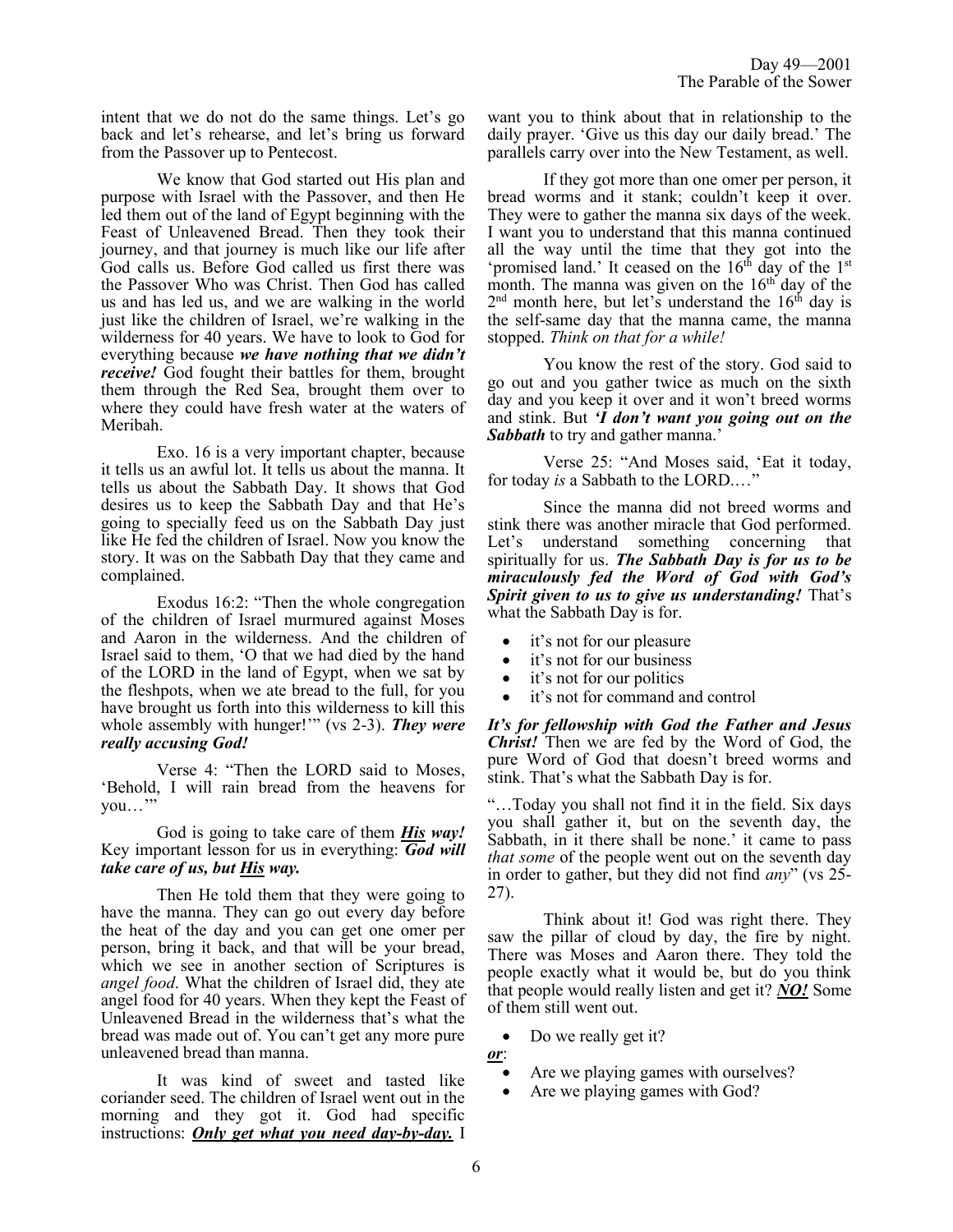## *Remember, there is a time and there is a purpose for everything according to God's judgment!*

Verse 28: "And the LORD said to Moses, 'How long do you refuse to keep My commandments and My laws?…. [the law that God gave concerning the manna, they were breaking] …See, because **the LORD has given you the Sabbath**…" (vs 28-29).

Brethren, the greatest thing we need to understand is that *the Sabbath Day is a gift from God!* Let's also understand this concerning the Sabbath Day. Not only is it a gift from God, *but a gift that comes from His grace!* Contrary to what Protestants accuse us of doing because we keep the Sabbath, that we are trying to earn salvation. No way! Only *God can give it as a gift through His grace!*

But He also gave the Sabbath as His gift through His grace so that we could learn and grow in grace and knowledge and understanding. God gave us the Sabbath for the *spiritual benefit,* not only the physical benefits that we have, but the spiritual benefit so that we can grow in grace and knowledge.

"…therefore, He gives you the bread of two days on the sixth day. Let each one stay in his place. Do not let any one go out of his place on the seventh day. So, the people **rested** on the seventh day" (vs 28-29).

'Rested' there is *they sabbathized*, so' on the seventh day. That's how 'sabbatiso' on the seventh day. important it is. That's how important it was for them. Let's continue the journey:

The children of Israel came into the area of Mt. Sinai on the same day of the week, being a Thursday, that they left Egypt, which was beginning Wednesday night on into Thursday. Then this leads up to Pentecost. *Pentecost was the day upon which God gave the Ten Commandments!* There are quite a few profound and important lessons for us to know and to understand about the things that are here. *The most important thing to understand is this*:

Exodus 19:5: "Now, therefore, **if you will obey My voice indeed**…"

Are we obeying the voice of God? *The voice of God is contained right here in the Scriptures!* Everything here is what God has spoken and what God has inspired to be written. If you want to know what God has said, read the Bible, it will tell you.

## "…**and keep My covenant**…" (v 5).

Let's apply this to us with the New Covenant. Will we obey the voice of Jesus Christ? Jesus said that the very words that He spoke are going to judge us.

The covenant that we have in the New Testament is *the covenant with the body and the blood of Jesus Christ!* We need to keep that covenant *and keep that covenant*:

- in faith
- with zeal
- in newness

## *all the time!*

"'…**then**… [Jesus said *IF* you love Me, keep My commandments] …you shall be a special treasure to Me above all people; for all the earth *is* Mine. And you shall be to Me a kingdom of priests and a Holy nation.' These *are* the words which you shall speak to the children of Israel" (vs 5-6). They said *yes*!

Let's understand what God has called us to, and that's our spiritual calling is going to fulfill this for the whole world when we are in the Kingdom of God as kings and priests. Let's understand that!

1-Peter 2:9: "But **you** *are* **a chosen stock**…"

- God has called you
- God called the children of Israel out of Egypt
- He's called us out of the world
- He gave them the Law
- He gives us His Spirit so we can keep His Law.

## "…**a royal priesthood, a Holy nation, a people for a possession** *of God*…" (v 9).

We are the ones who are fulfilling what God proposed in the letter of the Law to the children of Israel. *We are fulfilling that in the spirit!* We are not yet that nation of priests but when Christ returns we will be.

"…that you might proclaim His *excellent* virtues, Who called you out of darkness into His marvelous light; who once *were* not a people, but now *are the* people of God; who had not received mercy, but now have received mercy" (vs 9-10).

See the parallel there? I want you to get that with the Old Covenant and the New Covenant. With them coming to Mt. Sinai, and then we'll see a little later with us coming to Mt. Sion in heaven above.

## (break)

Let's see the things that happened leading up to the giving of the Ten Commandments, and let's understand something about the Day of Pentecost that a lot of people do not understand. Yet, here it is right here, right in the Scriptures for us to see and to know and understand.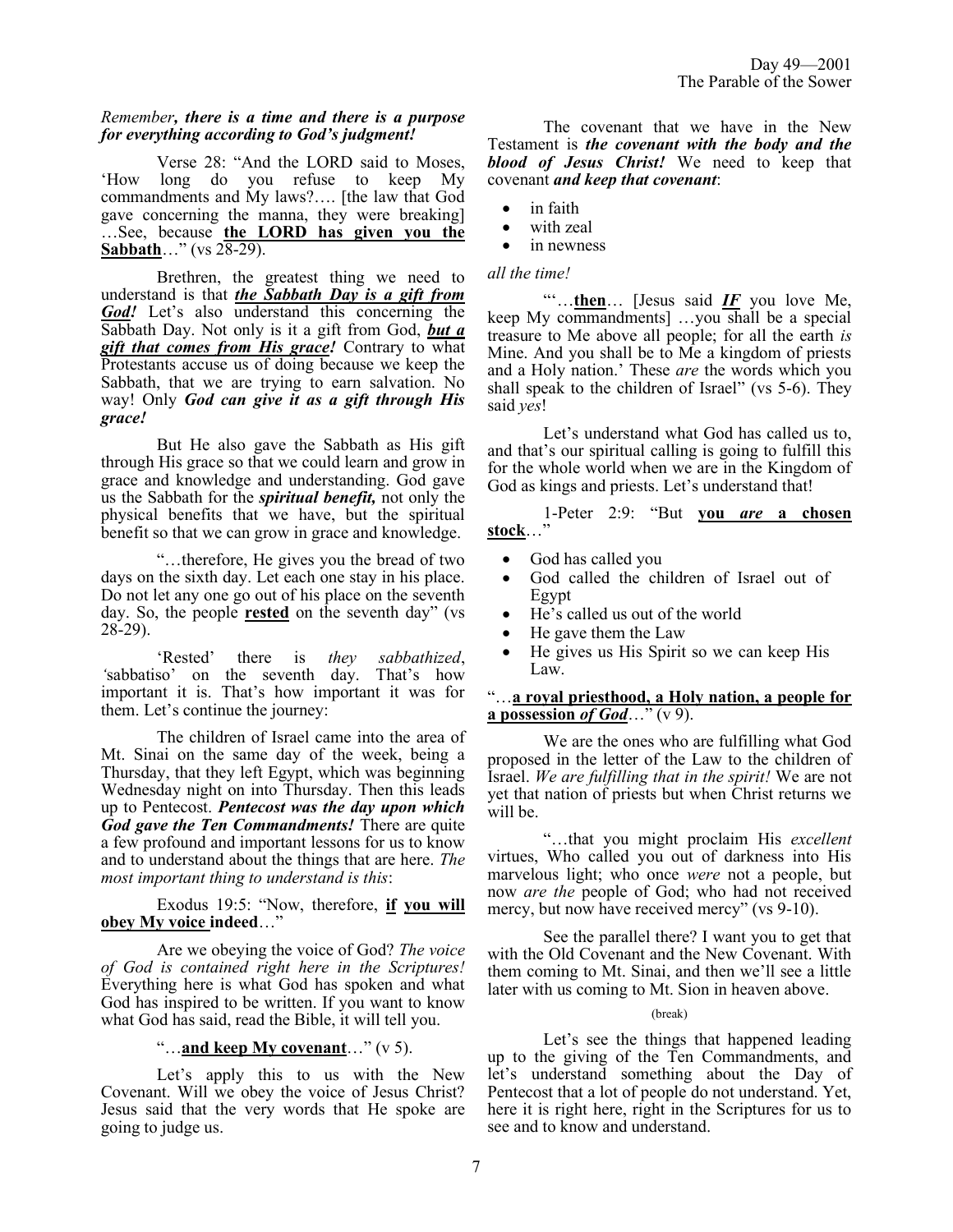This took place on Friday, the preparation for the weekly Sabbath.

Now, after the people said 'yes, they'll do

Exodus 19:14: "And Moses went down from

Verse 15: "And he said to the people, 'Be ready for the third day.…'"—*which is Sunday!*

the mountain to the people and sanctified the people.

And they washed their clothes."

that':

You have Friday, which is the first day to wash the clothes and be sanctified. Sabbath to rest, and:

""...Do not approach a woman" (v 15). *Then Sunday is the third day!*

Notice what happened on that Sunday, which is Pentecost. Let's understand that there has never been a Monday Pentecost, really. That was based on some foolishness by one of the evangelists in trying to justify what he considered was an apostle, for choosing Monday as a Day of Pentecost. *There has never been such a thing!* Now the Church may have observed Monday as a Day of Pentecost by mistake for a long time, but it's just like anything else, sooner or later God led them to the Truth.

I know for a fact that this problem between the Sunday/Monday difficulty that people have with Pentecost even to this day could have been solved in 1952. That's another whole story. It could have been solved and we wouldn't have had that mistake. Because we had that mistake we didn't understand the meaning of Pentecost *being that it pictures the harvest of the first resurrection!*

Now here's something also that we didn't understand because we thought that the resurrection would be on Feast of Trumpets, because we'll see a little later on the resurrection and trumpets are blown, that's true. Is that the only time a trumpet is blown? Yes, you can do a concordance study and you can make a pretty good case on that, but is it true? If you do a concordance study then you better look at some words here in Exo. 19.

Verse 16. "And it came to pass on the third day in the morning that there *were* thunders and lightnings, and a thick cloud upon the mountain. And the sound of the trumpet…" *A trumpet!* On which day? *Pentecost!*

Wow, I don't think very many people even understood that, but there it is. It's not the tinkling of a symbol. It is the sound of a trumpet:

"…was exceedingly loud so that all the people in the camp trembled. And Moses brought the people out of the camp to meet with God. And they stood at the base of the mountain. And Mount Sinai was smoking, all of it because the LORD came down upon it in fire. And the smoke of it went up like the smoke of a furnace, and the whole mountain quaked greatly. And when **the sound of the trumpet sounded long, and became very strong**…" (vs 16-19).

Listen, the trumpet is blown on the Feast of Pentecost, *and before God gave the Ten Commandments, He blew the trumpet!* Let that sink in a little bit, because yes, the trumpet. Now notice, this is not trumpets. This is *the* trumpet . Now we'll see a little bit of that in the New Testament here a little bit later. So then you know what happened. God came down and He spoke the Ten Commandments.

• Do you have them memorized?

Are they part of your heart and mind? *if someone asks you to say them* 

• Could you say them right now?

Exodus 20:1: "And God spoke all these words, saying, 'I *am* the LORD your God, Who brought you out of the land of Egypt, out of the house of bondage. **[#1]You shall have no other gods before Me. [#2]You shall not make for yourselves any graven image, or any likeness of** *anything* **that** *is* **in the heavens above, or that** *is* **in the earth beneath, or that** *is* **in the waters under the earth**. You shall not bow yourself down to them, nor serve them, for I, the LORD your God *am* a jealous God, visiting the iniquity of the fathers upon the children unto the third and fourth generation of those who hate Me, but showing mercy to thousands **of those who love Me...**" (vs 1-6).

Stop and think for just a minute right here. Love is right in the Ten Commandments here.

#### "…**and keep My commandments**" (v 6).

So, love and commandment keeping go together! This also tells us that idolatry brings hatred toward God. That's why He hates it.

Verse 7: **[#3]** "**You shall not take the name of the LORD your God in vain**, for the LORD will not hold him guiltless who takes His name in vain."

Understand this: the worst way of taking the name of God in vain is not cursing on the golf course. That's bad enough. *It is standing in a pulpit or sitting in a seat of authority or teaching people and saying that God has said, when God didn't say!*

Verse 8: **[#4]**"Remember the Sabbath Day to keep it Holy. Six days you shall labor and do all your work. But the seventh day *is* the Sabbath of the LORD your God. In it you shall not do any work, you, nor your son, nor your daughter; your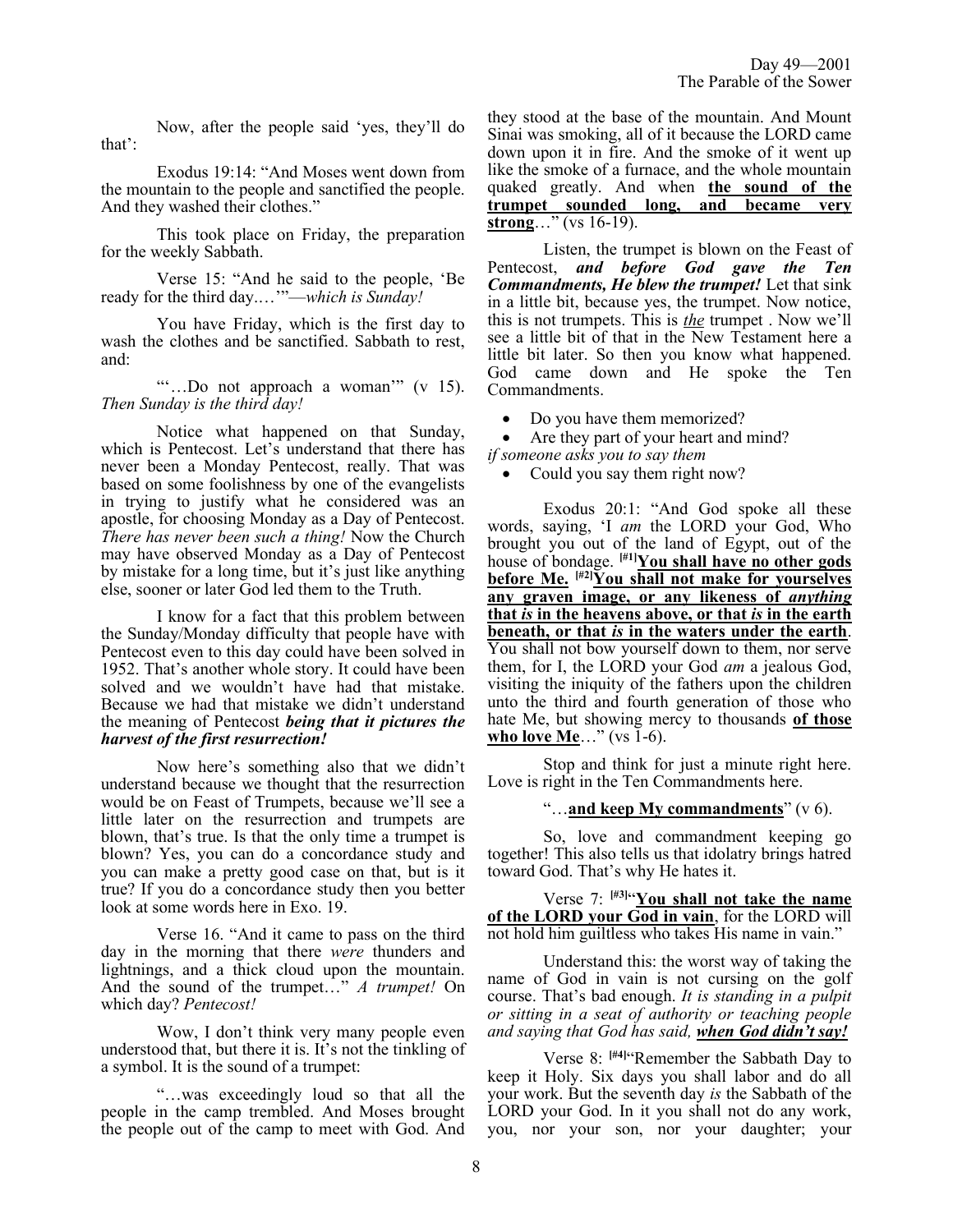manservant, nor your maidservant, nor your livestock, nor the stranger within your gates; for *in* six days the LORD made the heaven and the earth, the sea, and all that *is* in them, and rested the seventh day. Therefore, the LORD blessed the Sabbath Day and sanctified it" (vs. 8-11).

Every Sunday, Sunday-keepers use the name of the Lord on Sunday and justify what they are doing, *they are taking the name of the Lord in vain* and they are the nice religious people of this world. Whether it be Protestants, Catholics, or Orthodox, *they are taking the name of God in vain!* And the Catholics go so far in what they do, they remove the  $2<sup>nd</sup>$  commandment and split the  $10<sup>th</sup>$  one in two. But these are the words of God.

What did God say in Exo. 19? *IF you will indeed hearken unto My voice and keep My covenant, THEN you shall be a peculiar people unto Me!"* Do we get the point? *Yes!*

Verse 12: **[#5]** "**Honor your father and your mother** so that your days may be long upon the land, which the LORD your God gives you. **[#6]You shall not murder. [#7]You shall not commit adultery. [#8]You shall not steal. [#9]You shall not bear false witness** against your neighbor. **[#10]You shall not covet** your neighbor's house. You shall not covet your neighbor's wife, nor his manservant, nor his maidservant, nor his ox, nor his donkey, nor anything that *is* your neighbor's'" (vs. 12-17).

If the  $10<sup>th</sup>$  commandment was kept just carnally in the world, wouldn't that solve a lot of problems? *God gave the Ten Commandments on the Day of Pentecost!*

Exo. 24—After they heard of the voice of God, after He laid out everything for them to do, He gave them additional statutes and judgments, and those were recorded in the Book of the Law, or the covenant Book of the Law. Then Moses had young men sacrifice animals. He sprinkled them with the blood. He sprinkled the book with the blood. And all the people said, 'All the words that the LORD has said, we will do.'

We have the same thing today. All the things that God has said, or that Christ has said, we have said, 'We will do.' The problem has been that too many men come along and try and interpret it their own ways. So, the covenant was established. But the point I want to make is that on Pentecost the Ten Commandments were given and the trumpet sounded.

Let's look a little bit concerning the commands for trumpets. We will see that the trumpet was to be sounded on many, many different occasions.

Numbers 10:1: "And the LORD spoke to Moses saying, 'Make two trumpets of silver for yourself. You shall make them of beaten work. And they shall be used for the calling of the assembly..." (vs  $1-2$ ).

Verse 5: "When you blow an alarm…" *So in case of war, or there's an emergency they would blow the alarm.* 

Verse 6: "When you blow an alarm the second time…" *Then it tells the instructions what the camp will do!*

Verse 9: "And if you go to war in your land against the enemy who attacks you, then you shall blow with the silver trumpets...."

Verse 10: "Also in the day of your gladness, and in your appointed Feasts…"

In other words *every single Holy Day the trumpet was blown!* We'll see later the Feast of Trumpets is a memorial of the blowing of trumpet**s**.

"…and in the beginnings of your months, you shall blow with the silver trumpets over your burnt offerings, and over the sacrifices of your peace offerings..." (v 10).

So, the trumpet was sounded many times. What was sounded in Acts 2:2 when the Day of Pentecost began? *The trumpet!* We should find nothing strange concerning that. We will see that God expects us to keep the Feast of Firstfruits.

Exodus 23:16: "Also, the Feast of the Harvest of the Firstfruits of your labors, which you have sown in the field...."

That's why beginning with Christ, and we'll see in just a little bit, that's why it comes down to Pentecost. *Pentecost has got to be the day of the resurrection, because that is the harvest of the firstfruits.* That's what's the Day of Pentecost pictures. *Let's see the instructions for it, and see*:

- what was done here
- how it was done
- the way it was done
- why it was done

Lev. 23 contains all the Holy Days. This tells us the Sabbath. This tells us the Holy Days, which are to be proclaimed in their seasons, to bring us the purpose of God.

Leviticus 23:9: "And the LORD spoke to Moses, saying, 'Speak to the children of Israel and say to them, "When you have come into the land, which I give to you, and shall reap the harvest of it…" (vs 9-10).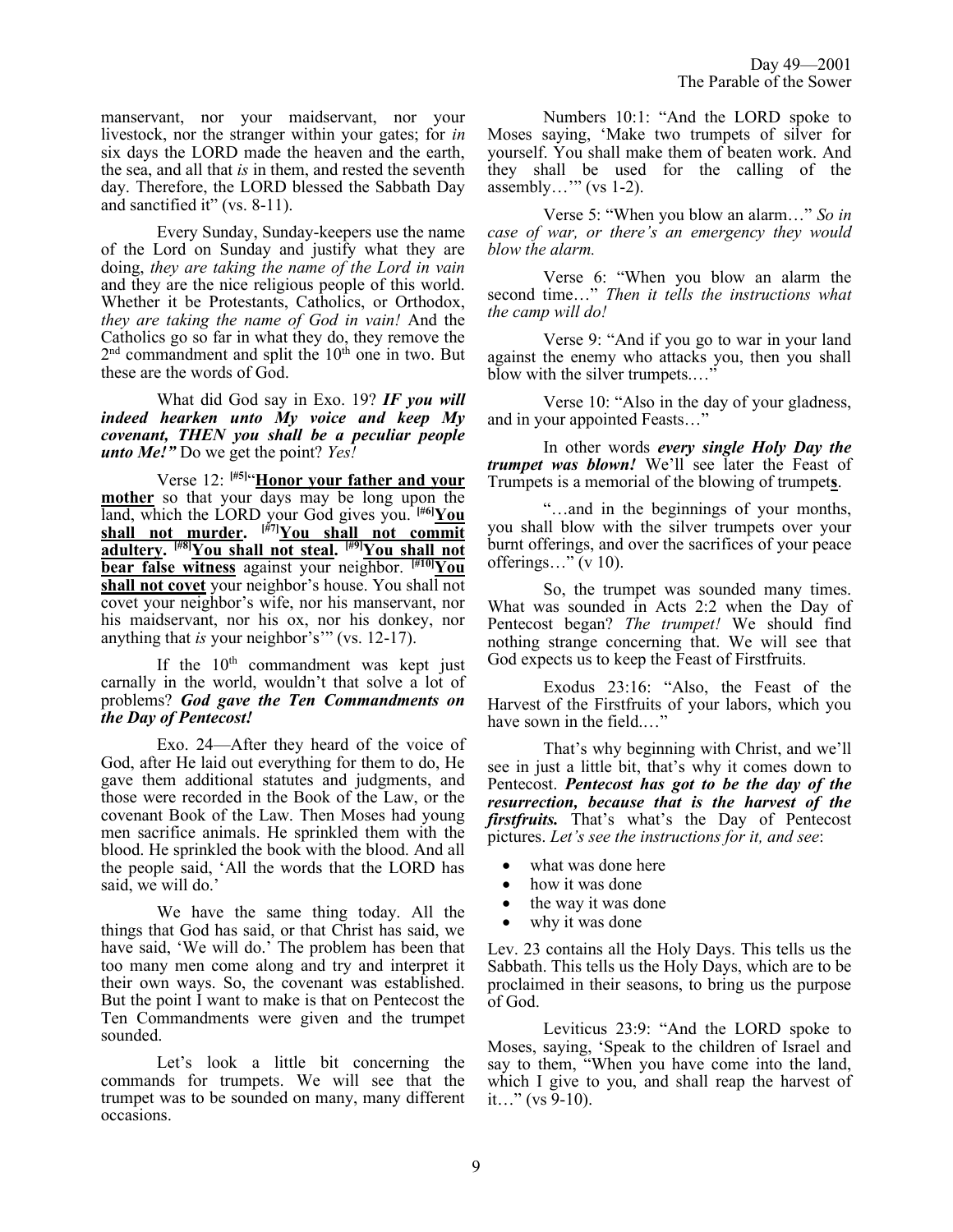Now that was the harvest even though the Canaanites planted the seeds. That didn't contaminate the seeds, because the seeds died in order for the plant to grow. Some people say that contaminated the harvest. *No!*

God says here that you reap the harvest thereof. He knew that they would come into the land at that time and that the harvest would be something that they would harvest; *God gave it to them so it was their harvest!*

"…then you shall bring *the premier* sheaf of the firstfruits of your harvest to the priest" (v 10). We went through that: *Wave Sheaf Offering Day and Joshua 5!*

Verse 11: "And he shall wave the sheaf…"—it means in Hebrew *to elevate it*.

This sheaf was called *the premiere sheaf!* This was to be done on the morrow after the Sabbath, which is the first day of the week. *It has to be the first day of the week during the Feast of Unleavened Bread.* It cannot be outside the Feast of Unleavened Bread because Jesus Christ is our Passover Who was resurrected and accepted as the Wave Sheaf offering of God so that He is the first of the firstfruits. That was on the first day of the week during the Feast of Unleavened Bread. Now this year the only first day of the week during the Feast of Unleavened Bread is the day after Passover. Let's continue on with some of the other instructions we have here.

Verse 11: "And he shall wave the sheaf before the LORD to be accepted for you. **On the next day after the Sabbath** the priest shall wave  $\overline{it}$ "

And then he gives the offerings, what they were to bring there on that Wave Sheaf Offering Day.

Verse 14. "And you shall eat neither bread, nor parched grain, nor green ears until the same day, until you have brought an offering to your God...."

This could not happen until they got into the land. That's why they had the manna the 40 years. Now then, here's what they were to do:

Verse 15. "And you shall count to you beginning with the next day after the Sabbath, beginning with the day that you brought the sheaf of the wave offering; seven Sabbaths shall be complete. Even unto the day after the seventh Sabbath you shall number fifty days. And you shall offer a new grain offering to the LORD" (vs 15-16).

Today is the Sabbath, the  $49<sup>th</sup>$  day. Tomorrow is *the morrow after* the Sabbath. If you go to Monday, it's the morrow after the morrow. So, you can't have a Monday; it is on a Sunday.

Verse 17: "You shall bring out of your homes two wave loaves of two tenth parts. They shall be of fine flour. They shall be baked with leaven…"

When I first read that I thought that was a mistake because during the Days of Unleavened Bread, leaven is a type of sin. You know leaven is in this offering, and I think in one of the peace offerings, that God allows it. But all the rest are unleavened. Why? Why, in these loaves are they leavened, what is the purpose for that? We'll see a little bit later, there's a proper purpose for leaven. This pictures something unique; that's why they are to be leavened. Notice, they are the firstfruits unto the LORD.

Here is the Day of Pentecost, the  $50<sup>th</sup>$  day being celebrated as the firstfruits unto the LORD, and it's the firstfruits of the grain harvest.

Verse 21: "And you shall proclaim on the same day that it may be a Holy convocation to you. You shall do no servile work *therein. It shall be* a statute forever in all your dwellings throughout your generations."

Let's look at some New Testament parallels to see the spiritual fulfillment of these things in relationship to the physical. Let's see the Wave Sheaf Offering being Christ, and then we will also see how it applies to us.

One of the reasons that people in the world with their religions do not understand about the resurrection is because they don't keep Pentecost and they don't understand the Truth of God. They may keep *a* Pentecost, which is their Pentecost. As a matter of fact, I think this year that their Pentecost is on the same day that we keep ours. But what have they ever learned from it. Here is the important thing.

1-Corinthians 15:12: "But if Christ is being preached, that He rose from *the* dead, how *is it that* some among you are saying that there is no resurrection of *the* dead?"

We have the same problem and the same difficulty in religions today when they say there's no resurrection but you go to heaven. What they are doing, they use the Bible but they deny the very words that are in here.

Verse 13: "For if there is no resurrection from *the* dead, neither has Christ been raised. And if Christ has not been raised, then our preaching *is* in vain, and your faith *is* also in vain. And we are also found *to be* false witnesses of God…" (vs 13-15).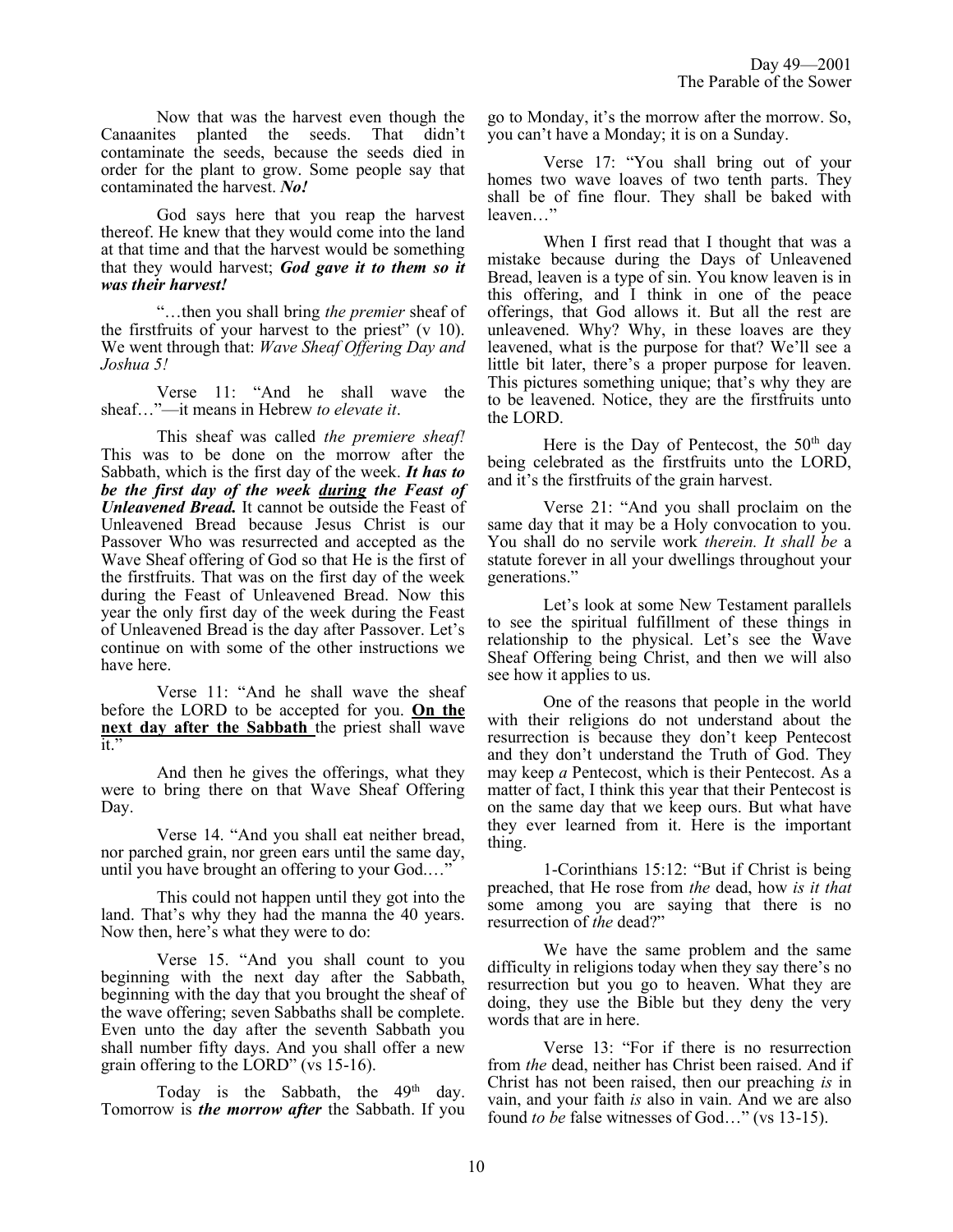This is an incongruity. How can you preach the Truth of God and be a false witness? *That's why he made it incongruity!* But there are a lot of false preachers who preach false things about the Truth of God.

"…because we have testified of God that He raised Christ, Whom He did not raise, if indeed *the* dead are not raised. For if *the* dead are not raised, neither has Christ been raised. But if Christ has not been raised, your faith *is* vain; you are still in your  $\sin s$ " (vs 15-17).

See how important it is to understand about the resurrection, and also the *ascension day* when Christ was accepted of God the Father?

Verse 18: "And those who have fallen asleep in Christ have then perished. If in this life only we have hope in Christ, we are of all people most miserable. But now Christ has been raised from *the* dead; He has become the Firstfruit of those who have fallen asleep" (vs. 18-20).

*He is* the Wave Sheaf offering on the morrow after the Sabbath during the Days of Unleavened Bread. That is exactly what Christ fulfilled when He was resurrected and ascended to the Father on that first day of the week.

Verse 21: "For since by man *came* death, by Man also *came the* resurrection of *the* dead. For as in Adam all die, so also in Christ shall all be made alive. But each in his own order: Christ *the* Firstfruit... [there it is twice; Christ is the firstfruits] …then those who are Christ's at His coming. Afterwards the end *comes*…" (vs. 21-24).

Then it goes on in with the summary of all the rest of the plan of God.

Now let's see where we are also called firstfruits. Christ is the firstfruits, we just read that. Just like the Wave Sheaf Offering on the Wave Sheaf Offering Day was the firstfruits, *the premiere of the firstfruits!* Likewise all the harvest is the firstfruits. Then on the  $50<sup>th</sup>$  day what do we have? *We have these are the firstfruits!*

James 1:17: "Every good act of giving and every perfect gift is from above, coming down from the Father of lights, with Whom there is no variation, nor shadow of turning."

## *Let's have that confidence in God just like it expresses here!*

Verse 18: "According to His own will… [God chose you, as we read earlier] …He begat us by *the* Word of Truth, that we might be a kind of firstfruits of all His created beings."

It reads creatures but it means creation, *because salvation is creation,* and we are to be the firstfruits.

Well then, when are we going to be resurrected? The Feast of Trumpets h*as nothing to do with the firstfruits! But the Feast of Pentecost has everything to do with the firstfruits!* No doubt about it!

Let's see how Christ likened the whole situation of being called into His Kingdom, and so forth. What do we have here? We have a harvest. We have two descriptions of a harvest. Then also we'll see something else.

Matthew 13:18. "Therefore, hear the parable of the sower."

Verse 37: "And He answered *and* said to them, 'The One Who sows the good seed is the Son of man." *The sower is Christ!* 

Verse 18. "Therefore, hear the parable of the sower: When anyone hears the Word of the Kingdom and does not understand *it*, the wicked one comes and snatches away that which was sown in his heart...." (vs 18-19)

Let's understand something. If you allow Satan to do it, he can take it from you. Then he can also put it into you just like he did Judas Iscariot. So that's why we have to guard what we have and not let it slip.

"…This is the one who was sown by the way. Now, the one who was sown upon the rocky places is the one who hears the Word and immediately receives it with joy; but *because* he has no root in himself…" (vs 19-21).

Now we are to be rooted and grounded in the love of Christ, you see. So, those who have no root in themselves, notice what happens.

"…*he* does not endure; for when tribulation or persecution arises because of the Word, he is quickly offended… [he leaves, and he finds good excuse to go] … And the one who was sown among the thorns is the one who hears the Word, but the cares of this life and the deceitfulness of riches choke the Word, and it becomes unfruitful…. [we need to beware today] …But the one who was sown on good ground, this is the one who hears the Word and understands…" (vs 21-23).

You understand it because you love God and keep His commandments. You understand it because of the Spirit that God has given.

"…who indeed brings forth fruit…" (v 23).

Notice not everything is going to be the same. Not everyone will produce the same.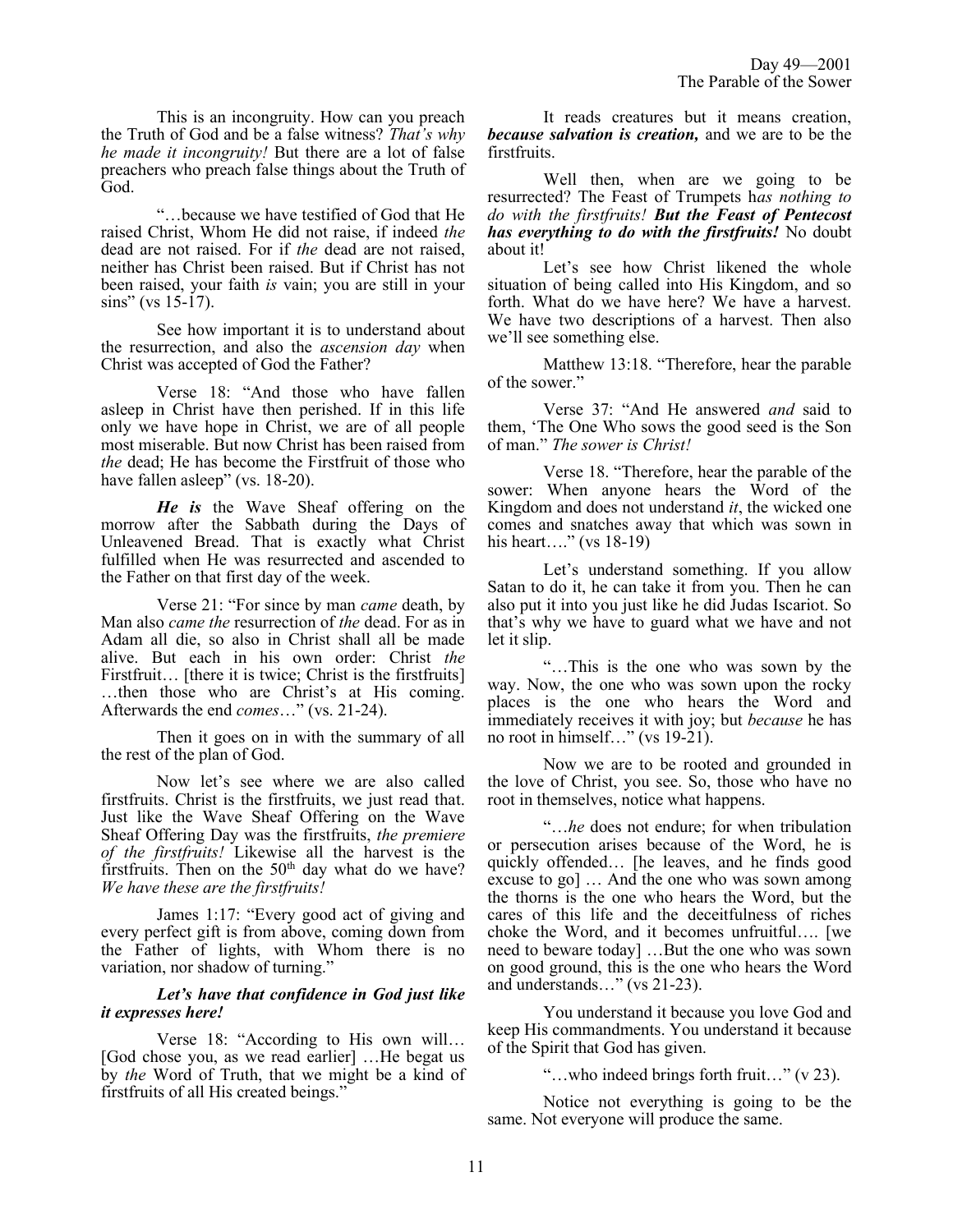"…and produces—one a hundredfold, another sixtyfold *and* another thirtyfold" (v 23). *There's going to be the growth!*

Let's look at the parable where the tares were sown. All of these are to explain the process of the calling and growing and overcoming, and then the harvest, which will be at the end of the age.

Verse 38: "And the field is the world; and the good seed, these are the children of the Kingdom… [that is those who receive the Spirit of God] …but the tares are the children of the wicked *one*."

Satan is there to try and infiltrate every Church of God. We've also seen the experience of what happens when that comes to its full. Everything is turned upside down.

Verse 39: "Now, the enemy who sowed them is the devil; **and the harvest is** *the* **end of the age**…"

When do the kingdoms of this world become the Kingdoms of our Lord and of His Christ? *At the seventh trumpet!*

"…**and the reapers are the angels**. Therefore, as the tares are gathered and consumed in the fire, so shall it be in the end of this age. The Son of man shall send forth His angels, and they shall gather out of His Kingdom all the offenders and those who are practicing lawlessness; and they shall cast them into the furnace of fire; there shall be weeping and gnashing of teeth" (vs 39-42).

Let's look at some things here concerning this. We will also see when the end of the age comes. We're going to live to see this day:

Matthew 24:26: "Therefore, if they say to you, '*Come and* see! He is in the wilderness'; do not go forth. '*Come and* see! *He is* in the secret chambers'"; do not believe *it*. **For as the light of day,** which comes forth from *the* east and shines as far as *the* west, so also shall the coming of the Son of man be" (vs 26-27).

- What does that mean?
- What is going to happen?
- How are we going to understand this?

"**For as the light of day**…"—*it's going to happen all of a sudden!*

It will be kind of like a big blast of light, and then it will look like it condenses down into "…the light of day…" *or like a sun!* It will be seen to shine from the east to the west. Just like the sun today. Now what is the world going to think when they see that? They're going to think, 'Here comes the antichrist, invaders from outer space, a meteor is going to hit the earth.'

I was watching a video on Discovery where they were showing how that the earth and the planets have been hit with space debris, meteorites hitting the earth. That's what they're going to think. They're going to think, 'Boy, we've got to marshal all of our forces here to fight against this.' As a result, as it says there in Rev. 1, *'Behold He comes with the clouds and every eye shall see Him. And the tribes of the earth shall mourn,'* because they know their day is coming.

Verse 29: "But immediately after the tribulation of those days, the sun shall be darkened, and the moon shall not give her light, and the stars shall fall from heaven, and the powers of the heavens shall be shaken. And then shall appear the sign of the Son of man in heaven..." (vs 29-30).

This is the sign of the Son of man in heaven. They will see it and it will come closer and closer to the earth. This is going to be a momentous event.

Verse 31: "And He shall send His angels with **a great sound of a trumpet**…"

When was a great sound of a trumpet heard before, but on the Day of Pentecost when they were given the Ten Commandments.

"…and they shall gather together His elect from the four winds, from one end of heaven to *the* other" (v 31).

Notice when this is going to take place. This parable gives us a little understanding. Now I know it's a parable.

Verse 32: "Now, learn this parable from the fig tree: When its branches have already become tender, and it puts forth its leaves, you know that summer *is* near."

However, when we get to midsummer and into the fall what do we have? *We have ripe things!* This tells us that the resurrection is not going to be in the fall. Right here this very parable tells us if we have eyes to see and ears to hear.

Let's come to and let's see the parallel that we found concerning the children of Israel when they came to Mt. Sinai. This is a lesson for us today brethren.

Hebrews 12:18: "For you have not come to *the* mount that could be touched and that burned with fire, nor to gloominess, and fearful darkness, and *the* whirlwind; and to *the* sound of *the* trumpet, and to *the* voice of *the* words, which those who heard, *begged* that *the* word not be spoken *directly* to them. (For they could not endure what was being